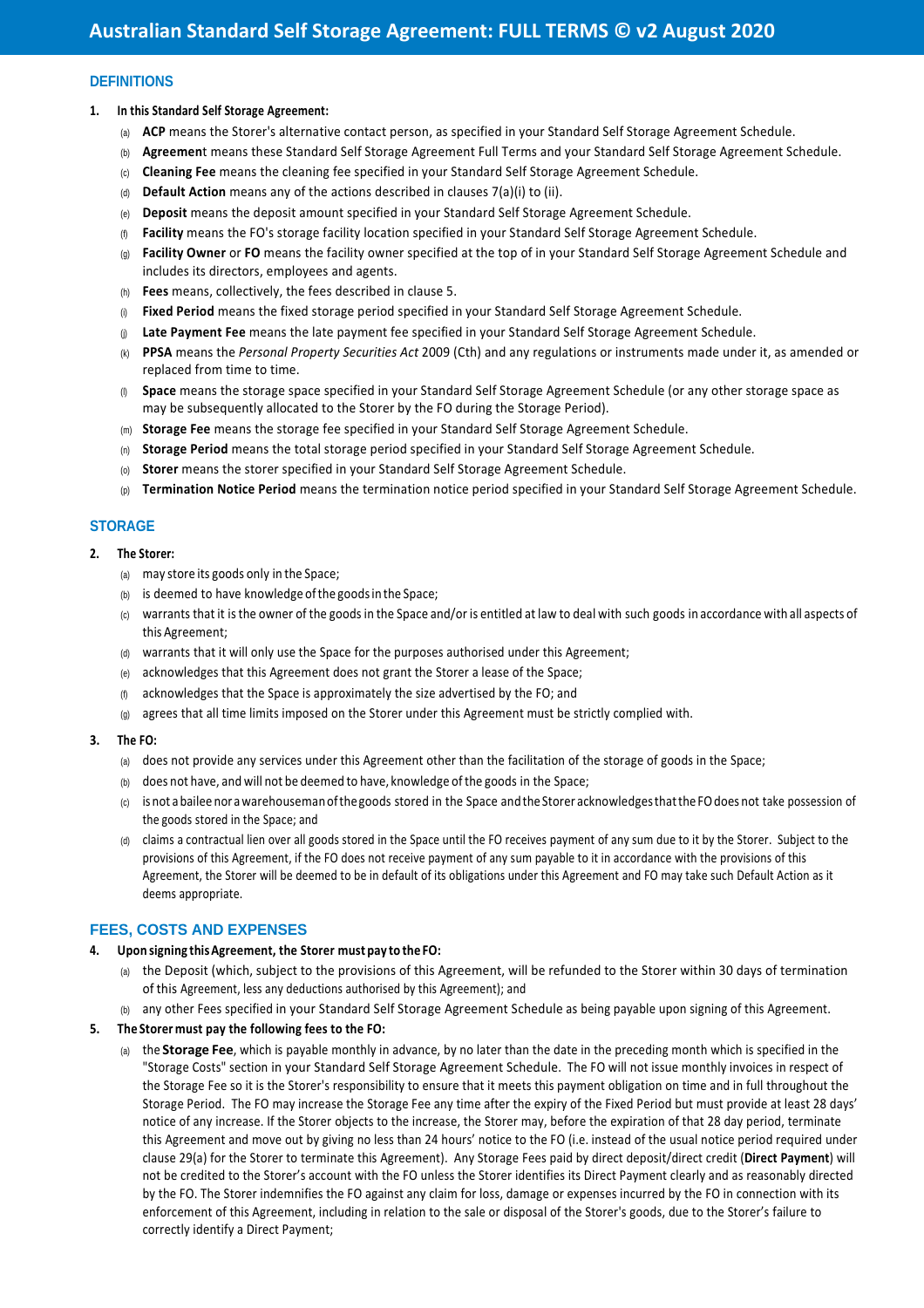# **Australian Standard Self Storage Agreement: FULL TERMS © v2 August 2020**

- (b) the **Cleaning Fee**, payable on demand from the FO if the FO reasonably determines that the Space requires cleaning;
- (c) a **Late Payment Fee**, payable each time a Storage Fee payment is late;
- (d) any fees specified in the Fees Schedule (if applicable); and
- (e) any reasonable costs incurred by the FO in collecting late or unpaid Fees, maintaining the Storer's goods on behalf of the Storer, selling the Storer's goods in accordance with the provisions of this Agreement, or in enforcing this Agreement in any way including, but not limited to, postage, telephone, debt collection or personnel costs and any Default Action costs.
- **6.** The Storer is responsible for payment of any government taxes, charges or duties (including any goods and services tax) payable in respect of this Agreement.

# **7. DEFAULT AND DEFAULT ACTION**

- (a) The Storer acknowledges that all goods stored in the Space are subject to a contractual lien for Fees owing to the FO by the Storer. Notwithstanding clause 29 and subject to clause 7(c), if any Fees are not paid in full within 42 days of the due date, the FO may keep and retain for itself the Deposit and enter the Space, by force if necessary, to take possession of the goods stored for the purposes of taking one or more of the following actions (in the FO's sole discretion):
	- (i) sell the goods on such terms that the FO may determine in its sole discretion (which may include a sale in one or more lots by private arrangement or public auction); and/or
	- (ii) (if such goods remain unsold after being offered for sale or, in the FO's reasonable opinion, are unsaleable, of insufficient value to warrant a formal sale process or pose a health and safety risk) dispose of such goods in any manner the FO sees fit,

(each of the above actions being a **Default Action**). The Storer consents to any Default Action being taken under this clause 7(a), regardless of the nature or value of such goods.

- (b) For the purposes of the PPSA, the FO is deemed to be in possession of the goods stored in the Space from the moment the FO exercises its rights under this Agreement to access the Space without the Storer's consent.
- (c) The FO will provide at least 14 days' written notice to the Storer that the Storer is in default of this Agreement before taking any Default Action, providing the Storer with reasonable time to rectify its default.
- (d) If any funds are recovered by the FO from any Default Action, such funds shall be applied by the FO as follows:
	- (i) first, to pay the FO's costs of, and associated with, taking any Default Action;
	- (ii) second, subject to any rights of third parties under the PPSA, to pay all outstanding Fees owed by the Storer and any costs or expenses incurred by the FO in connection with accessing the Space and maintaining the goods until Default Action was taken; and
	- (iii) third, any excess funds will be returned to the Storer within 6 months of the Default Action being completed. If the Storer cannot be located, excess funds will be deposited with the Public Trustee or equivalent authority.
- (e) If the Storer has more than one storage space or storage unit with the FO, default in respect of Fees payable relating to any of those storage spaces or unit(s) entitles the FO to take Default Action in respect of all of such storage spaces or unit(s).
- (f) If the FO reasonably believes it is a health and safety risk to conduct an inventory of goods stored in the Space, the FO may take Default Action without undertaking such an inventory. In such circumstances, the FO need not open or empty bags or boxes to assess the contents and may instead dispose of all bagged and/or boxed items without opening them.
- (g) This clause 7 survives termination of this Agreement.

# **FO'S FURTHER RIGHT TO DISPOSE OF GOODS**

- **8. If, upon termination of this Agreement by either party, the Storer fails to remove all of its goods from the Space and/or the Facility within 7 days of such termination, the FO is authorised to dispose of such goods, regardless of the nature or value of the goods. The FO will:** 
	- (a) where the Facility is located outside the State of South Australia, give 7 days' written notice to the Storer of the intended disposal and the provisions of clause 7(d) shall apply as if such disposal were a Default Action;
	- (b) where the Facility is located in the State of South Australia, exercise its rights to sell the goods in accordance with the *Unclaimed Goods Act* 1987 (SA) which includes obligations (depending on the value of the goods) for the FO to sell the goods by public auction (with appropriate notice to be given), notify the Commissioner of Police and the Storer or apply to the Court for authorisation to sell the goods, provided that the FO may only exercise its rights after the expiry of 3 months from the end of the 7 day period referred to above.
- **9. If the Storer leaves any of its goods unattended outside the Storer's Space or in a common area of the Facility for an unreasonable period of time (as determined by the FO, acting reasonably), the FO may:** 
	- (a) where the Facility is located outside the State of South Australia, take any Default Action in respect of such goods. The FO will give 7 days' written notice of the intended Default Action and the provisions of clause 7(d) shall apply; or
	- (b) where the Facility is located in the State of South Australia, exercise its rights to sell the goods in accordance with clause 8(b).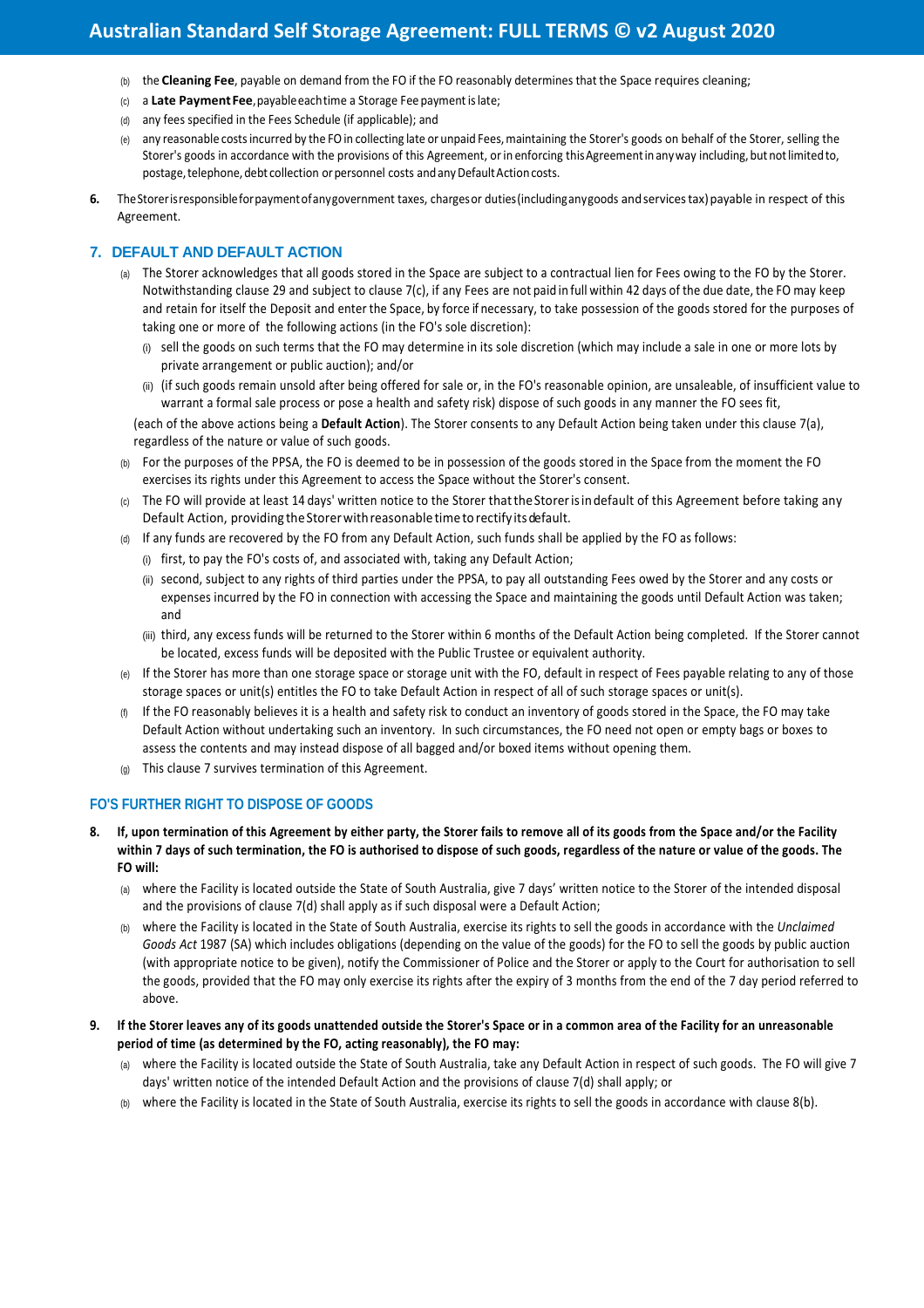# **ACCESS AND CONDITIONS OF USE OF THE SPACE**

#### **10. The Storer:**

- (a) may, subject to the provisions of this Agreement, access the Space during the access hours notified by the FO from time to time;
- (b) must not store any goods that are hazardous, dangerous, illegal, stolen, flammable, explosive, environmentally harmful, perishable, living, or that are a risk to the property of any person;
- (c) must ensure that any goods stored in the Space are free of vermin and food scraps and are not damp when placed inside the Space;
- (d) may only use the Space solely for the purpose of storage and must not carry on any business or other activity in the Space including, but not limited to, residing, dwelling or loitering in the Space;
- (e) must maintain the Space by ensuring that it is clean and in a state of good repair. The Storer is responsible for the cost of cleaning the Space (if deemed necessary by the FO) and the FO may apply the Deposit towards any Cleaning Fee;
- must not physically alter or damage the Space in any way (including by using nails or screws) without the FO's prior consent. The Storer is responsible for the cost of any repairs to the Space (if deemed necessary by the FO) and the FO may apply the Deposit towards such costs;
- (g) is solely responsible for securing the Space from unauthorised entry (in a manner acceptable to the FO). The Storer is not permitted to apply a padlock or other device to the Space in the FO's overlocking position and the FO may have any such padlock or device forcefully cut off at the Storer's expense. While the FO will not be responsible for securing any unlocked Space, if the Storer fails to secure the Space, the FO may secure the Space at its discretion (including applying a padlock or other device to the Space at the Storer's expense). When accessing the Facility outside normal business hours, the Storer will secure the external gates and/or doors of the Facility;
- (h) must comply with all health and safety notice and rules of the Facility as may be publicly posted at the Facility or otherwise notified to the Storer by the FO;
- (i) cannot assign this Agreement and must not allow a third party to store goods in the Space;
- (i) must give written notice to the FO of any change to the Storer's contact details or the ACP's contact details within 48 hours of the change occurring;
- (k) authorises the ACP to discuss any default by the Storer with the FO and to provide any information it holds regarding the Storer or the Storer's location to the FO. Further, the Storer acknowledges that where the FO reasonably believes that the Storer is unwilling or unable to remove its goods from the Space when required to do so under this Agreement, the FO may allow the ACP to remove the Storer's goods on such terms as agreed between the FO and the ACP (without the need for further consent from the Storer); and
- $\omega$  is solely responsible for determining whether the Space is appropriate and suitable for storing the Storer's goods, having specific consideration for the size, nature and condition of the Space and the goods being stored.
- **11.** Without limiting clause 7, the FO may refuse access to the Space and/or the Facility by the Storer where any amount owing by the Storer to the FO under this Agreement remains unpaid after the FO has requested such payment in writing. The FO will not be liable for any loss or damage suffered by the Storer resulting from any inability to access the Space and/or the Facility as a result of such refusal.
- **12.** The FO reserves the right to relocate the Storer to another storage space (of the same or similar dimensions) if the FO, acting reasonably, deems it is necessary to do so for the proper operation and management of the Facility. If this occurs then that new storage space will be the Space for all purposes under this Agreement.
- **13.** Without limiting clause 7, if the Storer's goods in the Space are severely damaged by a fire, flood or some other event which, in the FO's reasonable opinion, has caused such goods to be hazardous or dangerous to other storers and/or their goods, the FO or the Facility, the FO may, at the Storer's expense, dispose of such severely damaged goods. Where practicable, the FO will provide the Storer with reasonable notice and an opportunity to review the goods before disposal. The FO will not be liable for any loss or damage suffered by the Storer as a result of such disposal action.

### **RISK AND RESPONSIBILITY**

- **14.** The Storer warrants that it will not store items which are irreplaceable, such as currency, jewellery, furs, deeds, paintings, curios, works of art, items of personal sentimental value or that are worth more than \$2,000 AUD (in total) unless they are itemised and covered by insurance.
- **15.** The Storer is responsible (and must pay) for any loss or damage caused by a third party who enters the Space (or the Facility) at the request or direction of the Storer or whose entry to the Space (or the Facility) was facilitated by any action (or failure to act) of the Storer (including, but not limited to, the provision of a key, access card or codes or by leaving the Space or Facility unsecured),
- **16.** The Storer acknowledges that to the extent permitted by law, having regard to any non-excludable consumer guarantees under any applicable consumer protection laws (**Non-Excludable Guarantees**), the Storer's goods are stored at the sole risk and responsibility of the Storer who, except to the extent of any negligence by the FO, is responsible for any and all theft, damage to, and deterioration of its goods. To the extent permitted by law and subject to the Non-Excludable Guarantees, the FO makes no representations to the Storer and gives no warranties or guarantees to the Storer (whether express or implied) in respect of or in relation to the storage of the Storer's goods under this Agreement, other than as expressly stated in this Agreement. The Storer, except to the extent of any negligence by the FO, bears the risk of any and all damage caused by flood, fire, leakage or overflow of water, mildew, mould, heat, spillage of material from any other storage space, removal or delivery of the goods, pest or vermin or any other reason whatsoever.
- **17.** If, notwithstanding clause 16, the FO is liable to the Storer in any way, the FO's liability is limited to the total Storage Fees paid to the FO under this Agreement. The Storer acknowledges that it is aware of the limitations of liability set out in this clause and that, in all the circumstances, such limitations on the FO's liability are reasonable.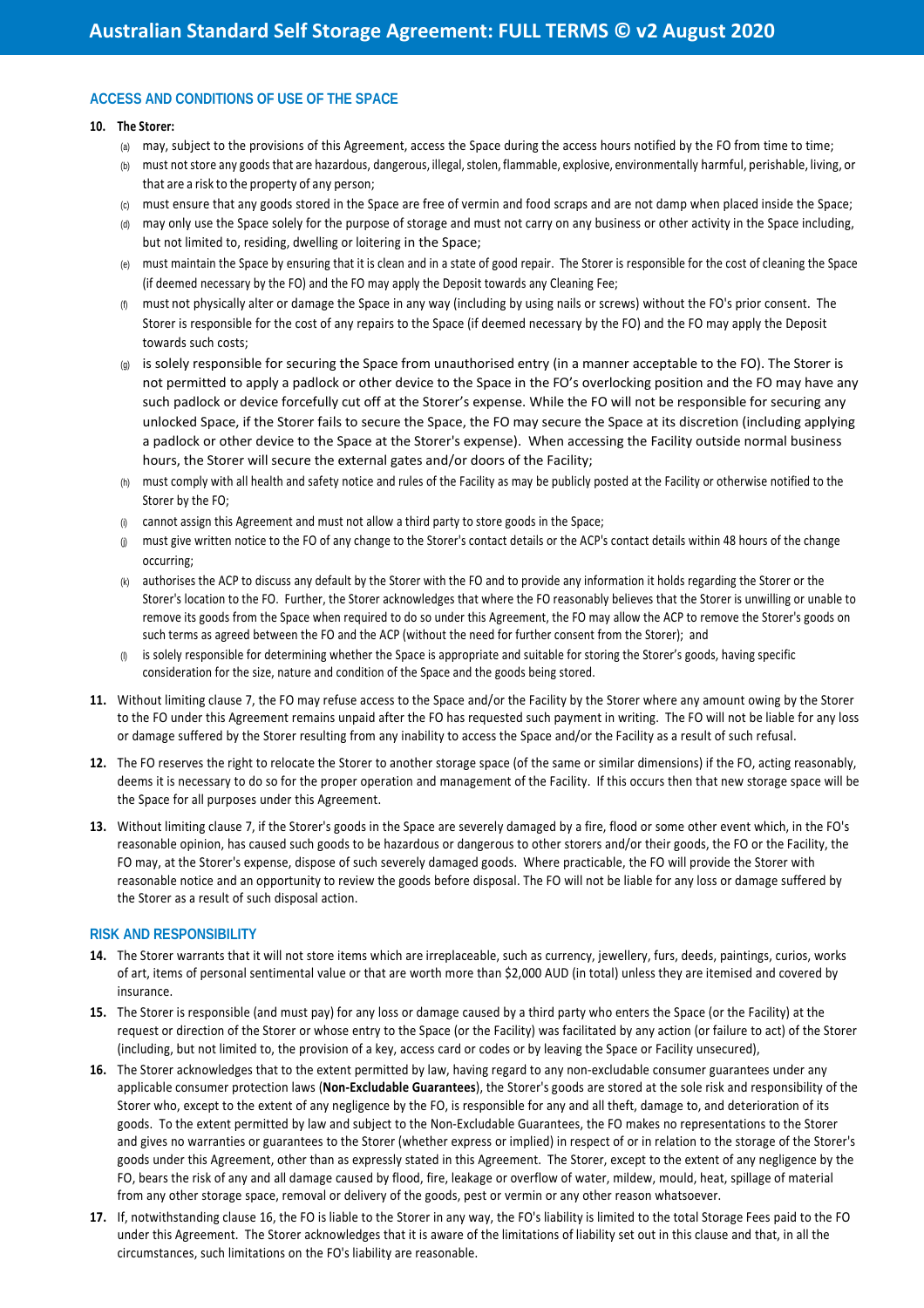- **18.** The Storer is responsible for any loss, damage or injury, whether to the Storer, the FO, the Facility or any third parties, caused by, resulting from or incidental to the use of the Space by the Storer, its agents or the ACP (including, but not limited to, storage of goods in the Space, the goods themselves and/or accessing the Facility).
- 19. The Storer will comply with all relevant laws applicable to the use of the Space. This includes laws relating to the goods which are stored, and the manner in which they are stored. Liability for any breach of such laws rests absolutely with the Storer and includes all costs resulting from any non-compliance.
- **20. If the FO reasonably believes that the Storer is not complying with clause 19, the FO may (in its reasonable discretion):**
	- (a) take any action it believes necessary to ensure compliance, including inspection of the Space under clause 21;
	- (b) immediately dispose of or remove the goods in the Space at the Storer's expense; and/or
	- (c) contact, cooperate with and/or submit the goods to the relevant authorities.

The Storer agrees that the FO can take any such action at any time, even though the FO could have acted earlier.

# **INSPECTION AND ENTRY BY THE FO**

- **21.** Subject to clauses 22 and 23, the Storer consents to the FO entering the Space for the purposes of general inspection of the Space and/or the goods stored in the Space and will attend at the Facility for the purposes of granting the FO entry to the Space, provided that the FO gives 14 days' written notice.
- **22.** In the event of an emergency, the FO may enter the Space using all necessary force without the prior written consent of the Storer. The FO will notify the Storer as soon as practicable of such entry. The Storer irrevocably consents to such entry. For the avoidance of doubt, an emergency includes, but is not limited to, where the FO believes that clause 10(b) and/or clause 19 is being breached, or where the FO reasonably believes property, the environment or human life or safety is threatened, or where the FO allows access, inspection or seizure by relevant authorities.
- **23.** The Storer agrees that in circumstances where the FO reasonably suspects that clause 10(b) and/or clause 19 is being breached or that damage has been caused to the Space, the FO may use a microprobe or other CCTV camera to view the inside of the Space and any footage obtained which evidences a breach of this Agreement or the law may be relied upon by the FO to take any action authorised under this Agreement, including terminating this Agreement and/or cooperating with law enforcement agencies and other authorities.

### **NOTICE**

- **24.** Subject to clause 25, notices under this Agreement will be sent electronically, by text message to the Storer's mobile number and/or by email to the Storer's email address, as specified in the contact details in your Standard Self Storage Agreement Schedule. Notices given by the Storer to the FO must be actually received by the FO to be valid and the FO may further specify a required method of delivery.
- **25.** Where the Storer has indicated in the Standard Self Storage Agreement Schedule that they do not want to receive notices electronically, the FO will send any notices required under this Agreement to the address specified in the contact details in your Standard Self Storage Agreement Schedule.
- **26.** If the FO is not able to contact the Storer, notice is deemed to have been given to the Storer by the FO if the FO has sent a notice to the Storer's last notified address (including electronically, unless the Storer has indicated that they do not want to receive notices electronically, provided that no electronic 'bounce back' or similar notification is then received) and to the ACP's last notified address.
- **27.** If there is more than one Storer, notice to or by any single Storer is agreed to be sufficient for the purposes of any notice requirement under this Agreement.
- **28.** Except where the Facility is located in the State of South Australia (in which case clause 8(b)will apply), the Storer and the FO agree that the FO may, but is not obliged to, give notice of any proposed sale of the Storer's goods in accordance with the FO's rights under this Agreement in a newspaper distributed throughout the relevant state or territory and/or nationally and may include the Storer's name for this purpose.

### **TERMINATION**

### **29. This Agreement may be terminated:**

- (a) after the expiry of the Fixed Period, by either party giving written notice to the other party (for a period not less than the Termination Notice Period), or, in the case of the FO being unable to contact the Storer, by the FO giving such notice to the ACP; or
- (b) by the FO, without notice and at any time, if:
	- (i) the Storer breaches clause 10(b) and/or clause 19;
	- (ii) upon entering into the Space in accordance with the provisions of this Agreement, the FO discovers that no goods are stored in the Space. If the FO terminates under this clause 29(b)(ii), the FO will provide the Storer with written confirmation of the termination within 7 days of such entry; or
	- (iii) the FO reasonably determines that any of the Storer's activities in respect of the Space and/or the Facility are otherwise illegal, environmentally harmful, antisocial, threatening or offensive.
- **30.** If the Storer terminates this Agreement without giving the written notice required under clause 29(a), the FO may deduct Storage Fees for the required notice period from the Deposit.